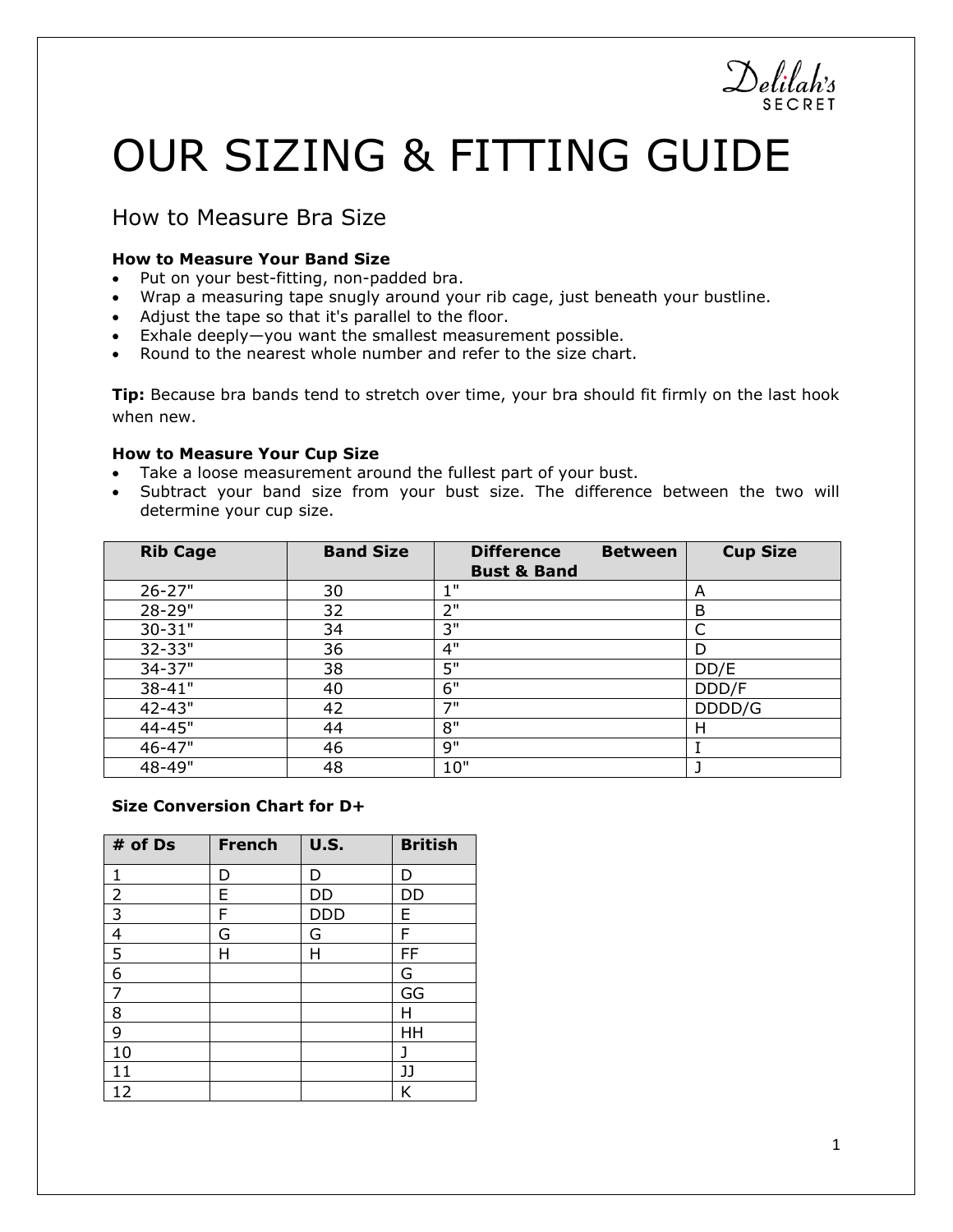#### **How Does Your Bra Fit?**

#### **Too Small**

- Spillover on top or sides of your bra
- Center section doesn't lie flat on your chest
- Underwires poke or ride up your breasts

#### **Too Big**

- Cups wrinkle or gap between the breast and the bra
- Adjusted straps still slide off
- Band rides up in back

#### **Just Right**

- Smooth cups
- Center section lies flat on your chest
- Band is low and even and does not ride up the back

#### **Know your size, get fitted via our virtual measuring and fitting service**

Our expert will then recommend a selection to help you look and feel great. And remember, there is no obligation to purchase anything.

## **Corset Sizing Measurements Guide**

As a general sizing guide, corsets should be ordered 4-7 inches smaller than your natural waist, depending on what your purpose is for buying a steel boned corset. For instance, if your natural waist is 38" and you plan on waist training we recommend a 32" corset. But if you plan on using your corset for fashion purposes, back support, improving your posture or as part of a costume, the corset should be 3-5" smaller than your natural waist. So, for the same 32" natural waist you could order a 34" corset. We recommend, for accurate sizing you send in all your measurements for a proper fit. Different corsets have different shapes and are suitable for different bodies.

There are four key measurements you need to choose the right corset size/style:

- Underbust
- Waist
- Hip
- Torso Length

#### **Corset Measurements for Women**

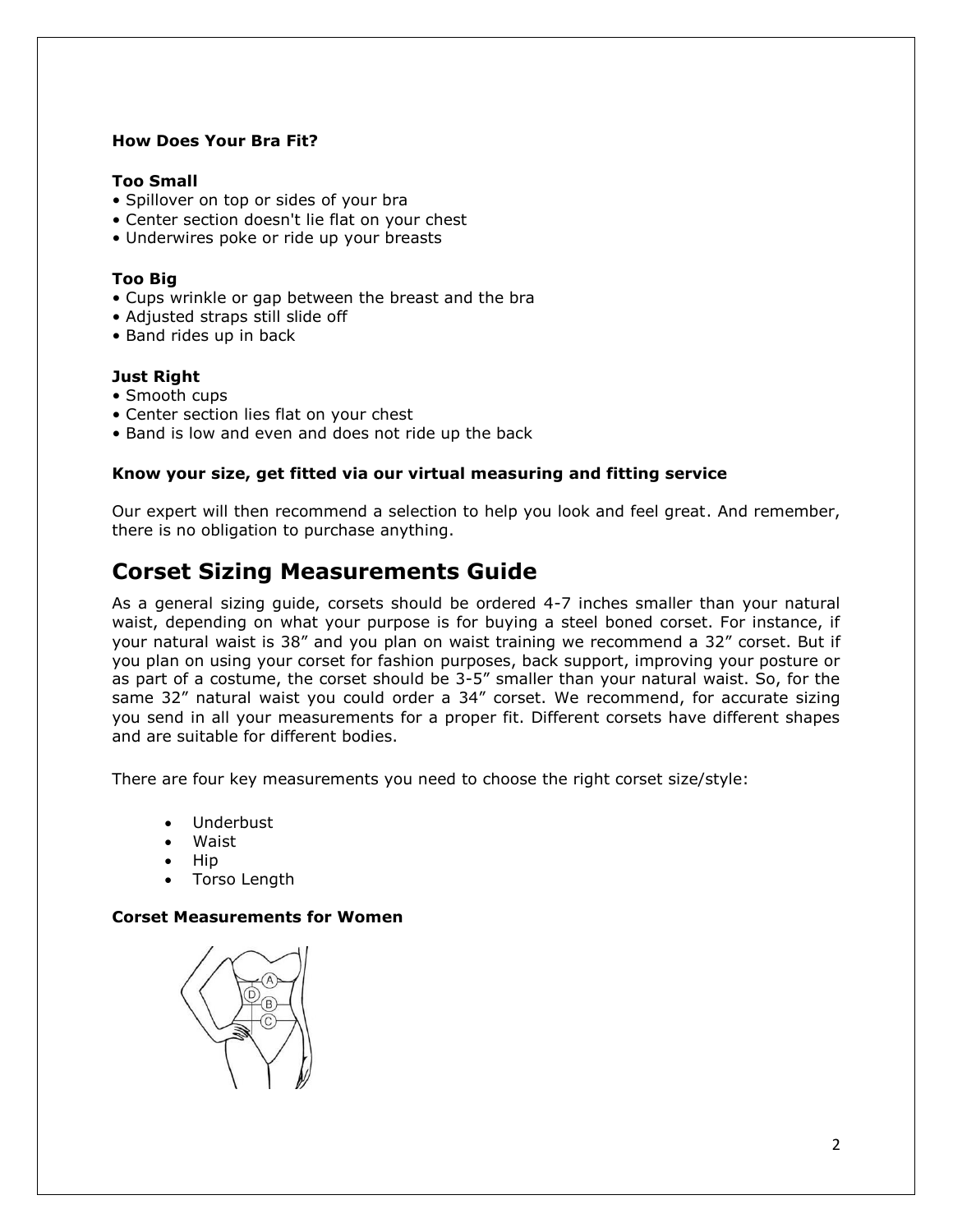- A Underbust: Measure right under your breasts.
- B Natural Waist: Measure at the smallest part of your waist usually right above your belly button.
- C High Hip: Measure around the iliac crest, this where you low rise jeans sit. Please do not measure around your butt/bottom, that's too low.
- D Torso: Start with the measuring tape at the underbust, sit in a chair, and measure to the hip crease (where your leg bends at the hip when seated). Do this at each hip and use the shorter measurement, if one side is shorter than the other.

# **CORSET SIZING & DRESS SIZE TABLE (GUIDE ONLY)**

| <b>Corset</b><br><b>Size To</b><br><b>Order</b> | <b>Your Natural Measurements (inches)</b> |                   |                  |              | <b>EU</b> | <b>USA</b>     |
|-------------------------------------------------|-------------------------------------------|-------------------|------------------|--------------|-----------|----------------|
| 18''                                            | Bust: 28-29 inch                          | Waist: 20-21 inch | Hips: 30-31 inch | $2 - 4$      | $30 - 32$ | $0 - 2$        |
| 20"                                             | Bust: 30-31 inch                          | Waist: 22-23 inch | Hips: 32-33 inch | $4 - 6$      | $32 - 34$ | 2              |
| 22"                                             | Bust: 32-33 inch                          | Waist: 24-25 inch | Hips: 34-35 inch | $6 - 8$      | $34 - 36$ | $\overline{4}$ |
| 24"                                             | Bust: 34-35 inch                          | Waist: 26-27 inch | Hips: 36-37 inch | $8 - 10$     | $36 - 38$ | 8              |
| 26"                                             | Bust: 36-37 inch                          | Waist: 28-29 inch | Hips: 38-39 inc  | $10 -$<br>12 | $38 - 40$ | 10             |
| 28''                                            | Bust: 38-39 inch                          | Waist: 30-31 inch | Hips: 40-41 inch | $12 -$<br>14 | $40 - 42$ | 12             |
| 30''                                            | Bust: 40-41 inch                          | Waist: 32-33 inch | Hips: 42-43 inch | $14 -$<br>16 | $42 - 44$ | 14             |
| 32"                                             | Bust: 42-43 inch                          | Waist: 34-35 inch | Hips: 44-45 inch | $16 -$<br>18 | $44 - 46$ | 16             |
| 34''                                            | Bust: 44-45 inch                          | Waist: 36-37 inch | Hips: 46-47 inch | $18 -$<br>20 | $46 - 48$ | 18             |
| 36"                                             | Bust: 46-47 inch                          | Waist: 38-39 inch | Hips: 48-49 inch | $20 -$<br>22 | 48-50     | 20             |
| 38"                                             | Bust: 48-49 inch                          | Waist: 40-41 inch | Hips: 50-51 inch | $22 -$<br>24 | $50 - 52$ | 22             |
| 40"                                             | Bust: 50-51 inch                          | Waist: 42-43 inch | Hips: 52-53 inch | $24 -$<br>26 | $52 - 54$ | 24             |
| 42"                                             | Bust: 52-53 inch                          | Waist: 44-45 inch | Hips: 54-55 inch | $26 -$<br>28 | 54-56     | 26             |
| 44"                                             | Bust: 54-55 inch                          | Waist: 46-47 inch | Hips: 56-57 inch | $28 -$<br>30 | 56-58     | 28             |
| 46"                                             | Bust: 56-57 inch                          | Waist: 48-49 inch | Hips: 58-59 inch | $30 -$<br>32 | 58-60     | 30             |
| 48"                                             | Bust: 58-59 inch                          | Waist: 50-51 inch | Hips: 60-61 inch | $32 -$<br>34 | $60 - 62$ | 32             |

All our corsets are designed to reduce waist by 3-4 inches and for your information 1 inch  $=$ 2.54 cm. Our Corset size refers to corset waist when fully closed. Example: Size: 22" (Waist of Corset when Fully Closed is 22 inch ).